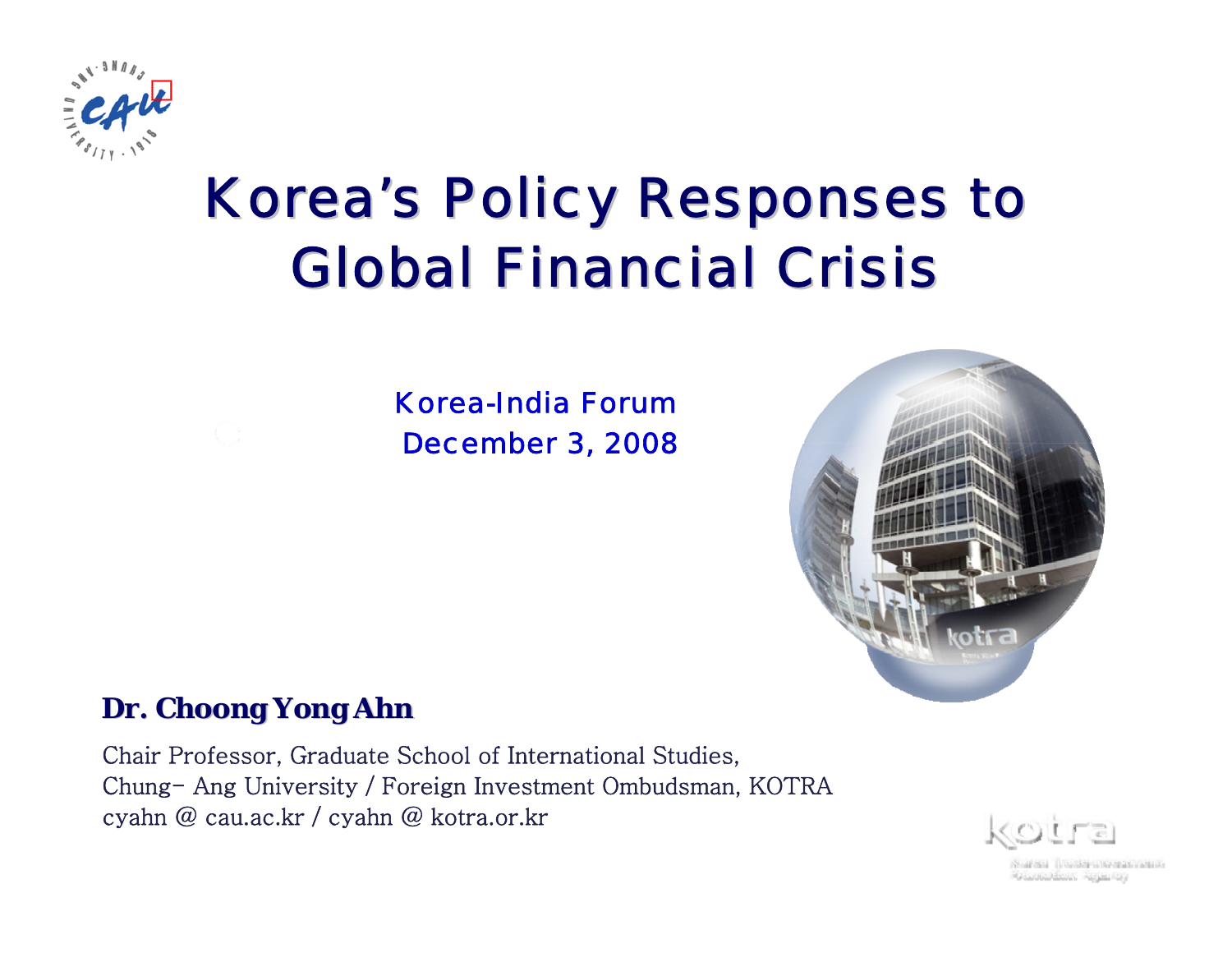#### **Korea surprised the world twice during 1997/98 (I) Korea surprised the world twice during 1997/98 (I)**

- $\bullet$  **Humiliated in Asian financial crisis as the representative economy of "East Asian Miracle" to seek for the largest ever the IMF bailout**
- $\bullet$  **Korea's high growth model had serious caveats**
	- ¾ **Highly leveraged business expansion especially by chaebols having debt/equity ratio above 400 percent**
	- $\blacktriangleright$  **Banks under the government administered credit allocation had resulted in shallow and depressed financial system**
	- $\blacktriangleright$ **Militant labor union**
	- ¾**Inefficient public enterprises**
	- ¾**Serious double mismatchs of both currency and maturity**
	- ¾**Near depletion of foreign exchange reserve in Dec. 1997**



and Diskey Americans Gaunalian Againsy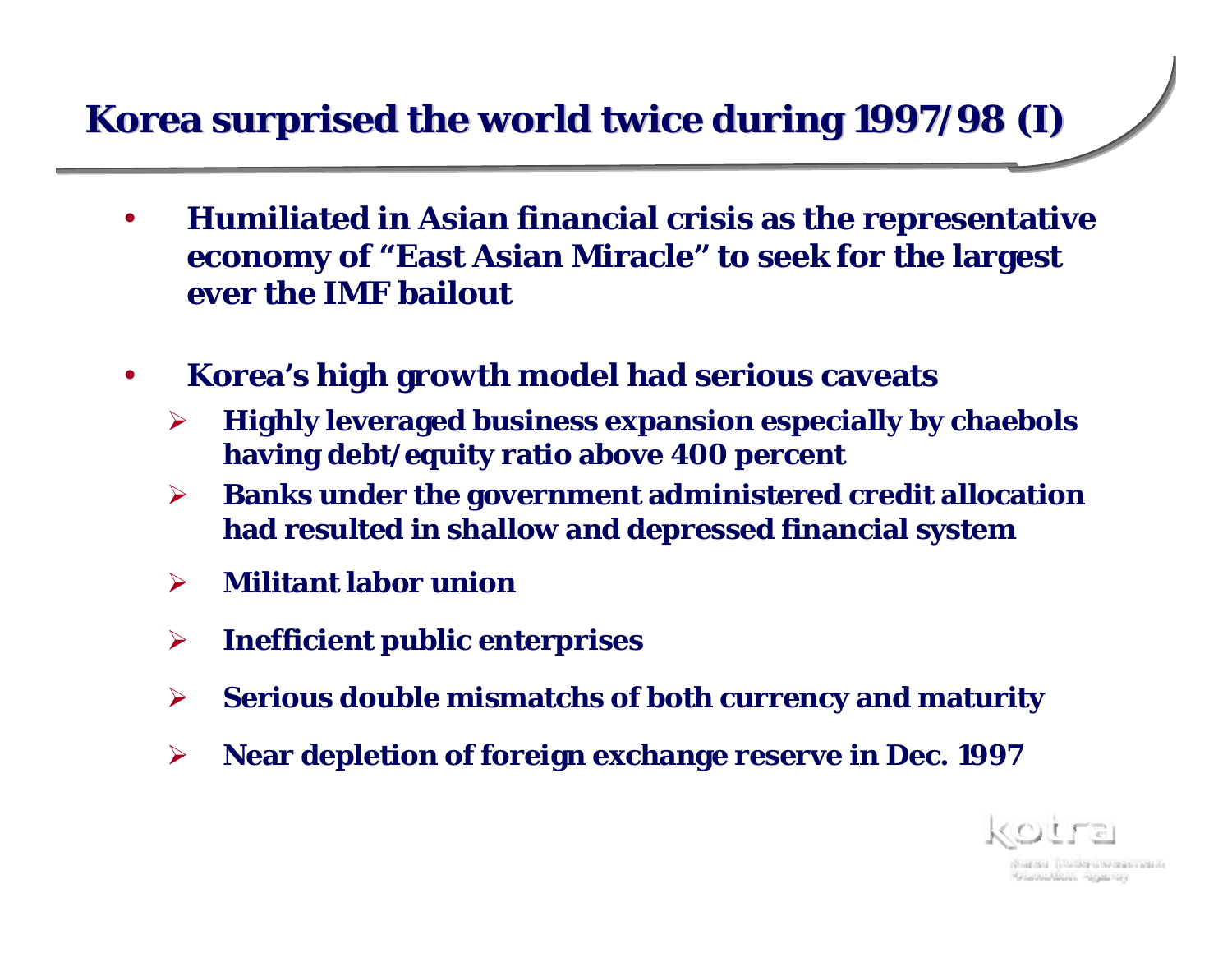### **Korea surprised the world twice during 1997/98 (II) Korea surprised the world twice during 1997/98 (II)**

- $\bullet$  **The world surprised when Korea bounced back with the record trade surplus of US\$ 41.7 billion in 1998 and did not need the IMF loan any more**
- $\bullet$  **Korea was able to graduate rather quickly from the IMF conditionality**
- $\bullet$  **This was feasible due to the favorable external conditions generated by the robust world economy**



and a consideration and on Hannobini Rejarioj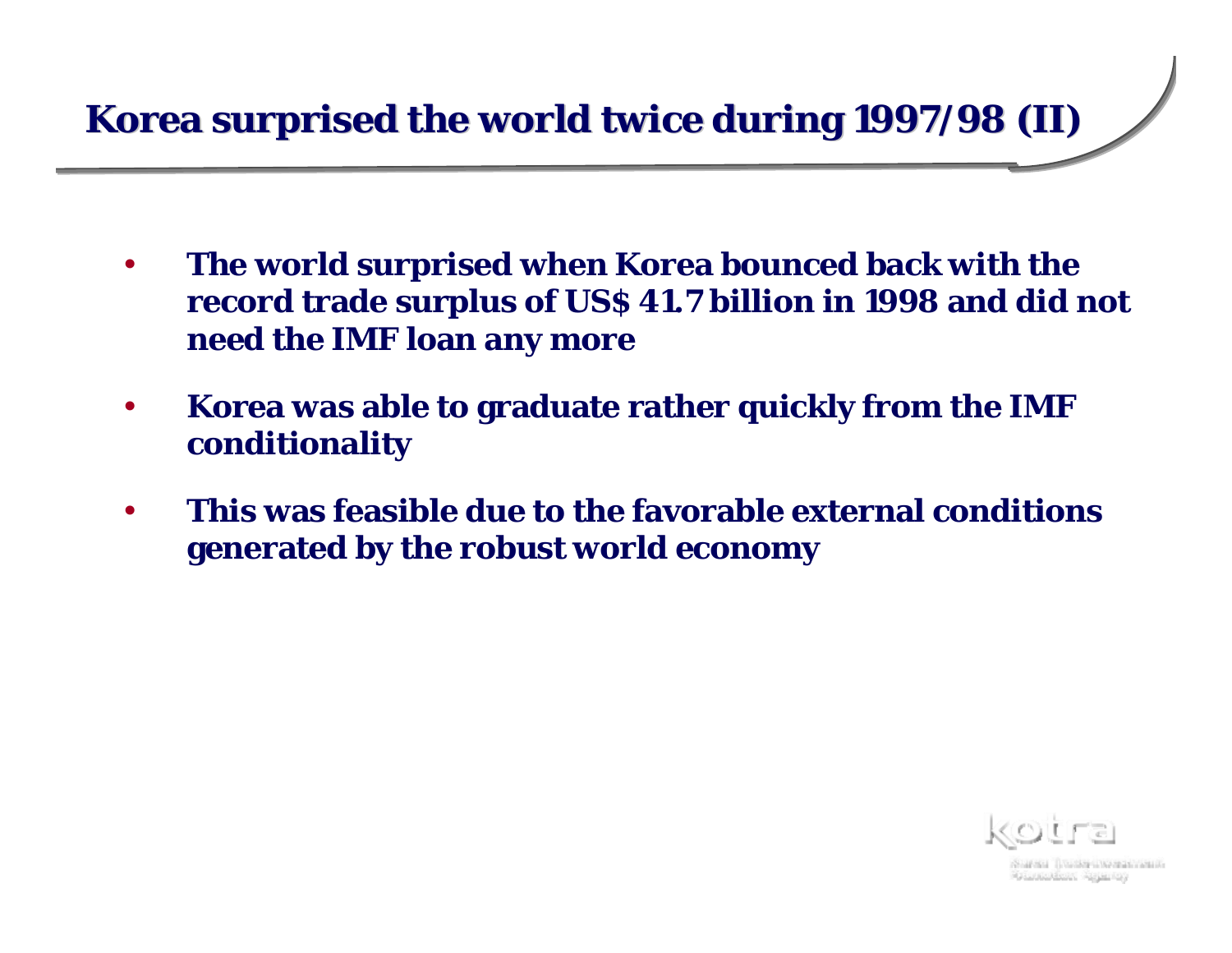#### **Korea's "Strong Fundamentals" before the Global Crisis Since Asian Financial Crisis Global Crisis Since Asian Financial Crisis**

- • **Painful Restructuring of Korean Economy Produced "Strong Fundamentals" for Korea**
- • **Foreign Exchange Reserve : US\$ 240 billion placing Korea the sixth largest foreign exchange holder in the world**
- $\bullet$  **Debt/Equity ratios of corporate sector on the average dropped to less than 100%**
- • **Banking sector has satisfied the BIS capital adequacy ratio under BASEL II**
- $\bullet$  **Korea set a multi-track FTA with U.S., EU, Chile, ASEAN, EFTA, India, Canada to become a competitive advanced open economy**
- •**Active seeker of inbound FDI**

mi lludke ilkamis vanil **Paulkaham** (1994-199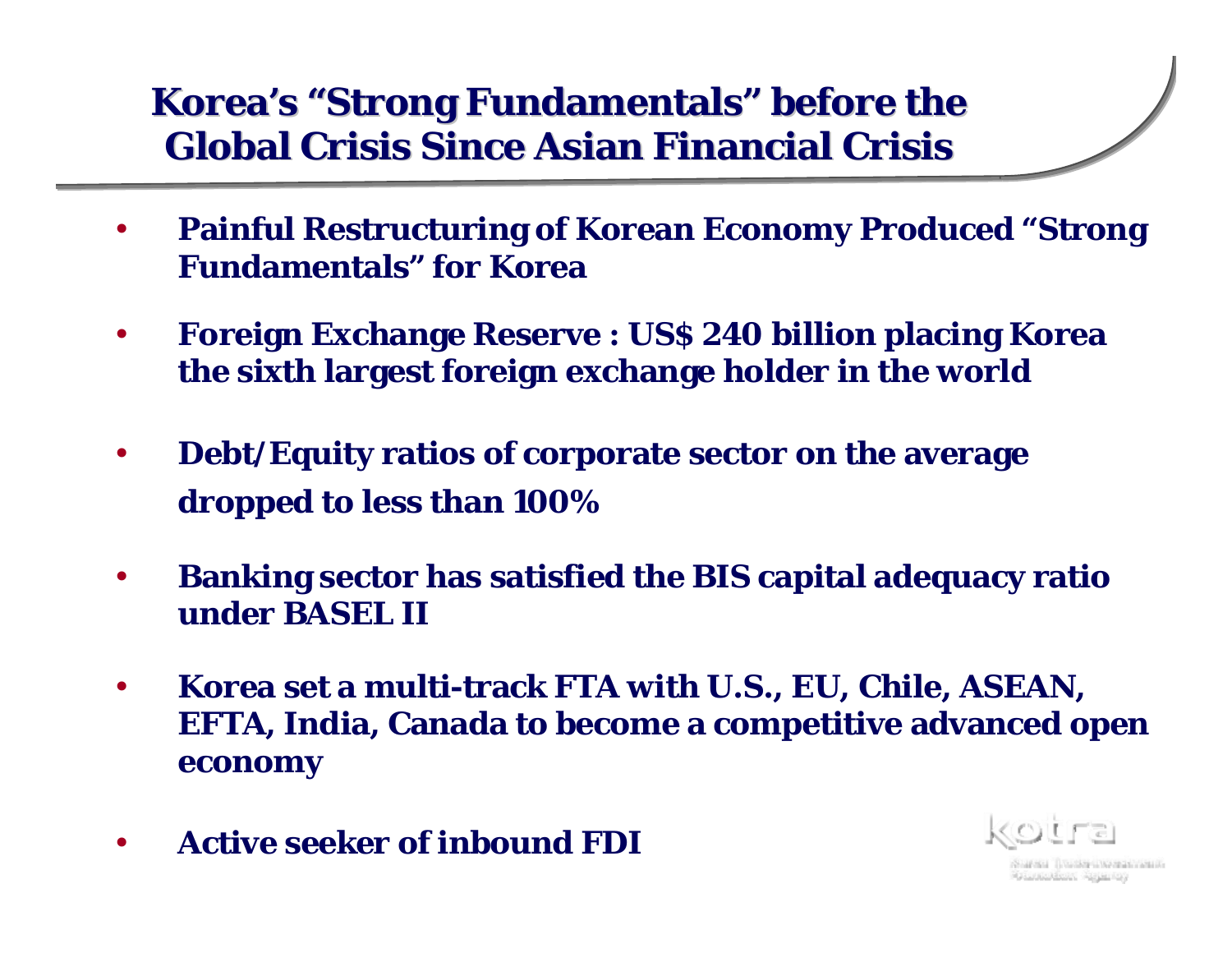#### **Despite "Strong Fundamentals", why has Korea become one of the hardest hit victims(I) become one of the hardest hit victims(I)**

- $\bullet$  **A record volatility of the Won/ dollar exchange rate like a rugby ball due to unmanageable external shocks during early period of global crisis**
- $\bullet$  **Four months period, Won appreciated by nearly 50% and KOSPI index down by another 50%**
- • **Middle income bracket people see that almost one half of their financial assets evaporate into air**
- $\bullet$  **Foreign investors started to pull out of Korea after the collapse of the Lehman Brothers and major investment banks**
- $\bullet$  **The "Sell Korea" exodus is a main culprit for Korea's financial meltdown**



**FIEL UNION LINERATORIES Gaadkalassa magachay**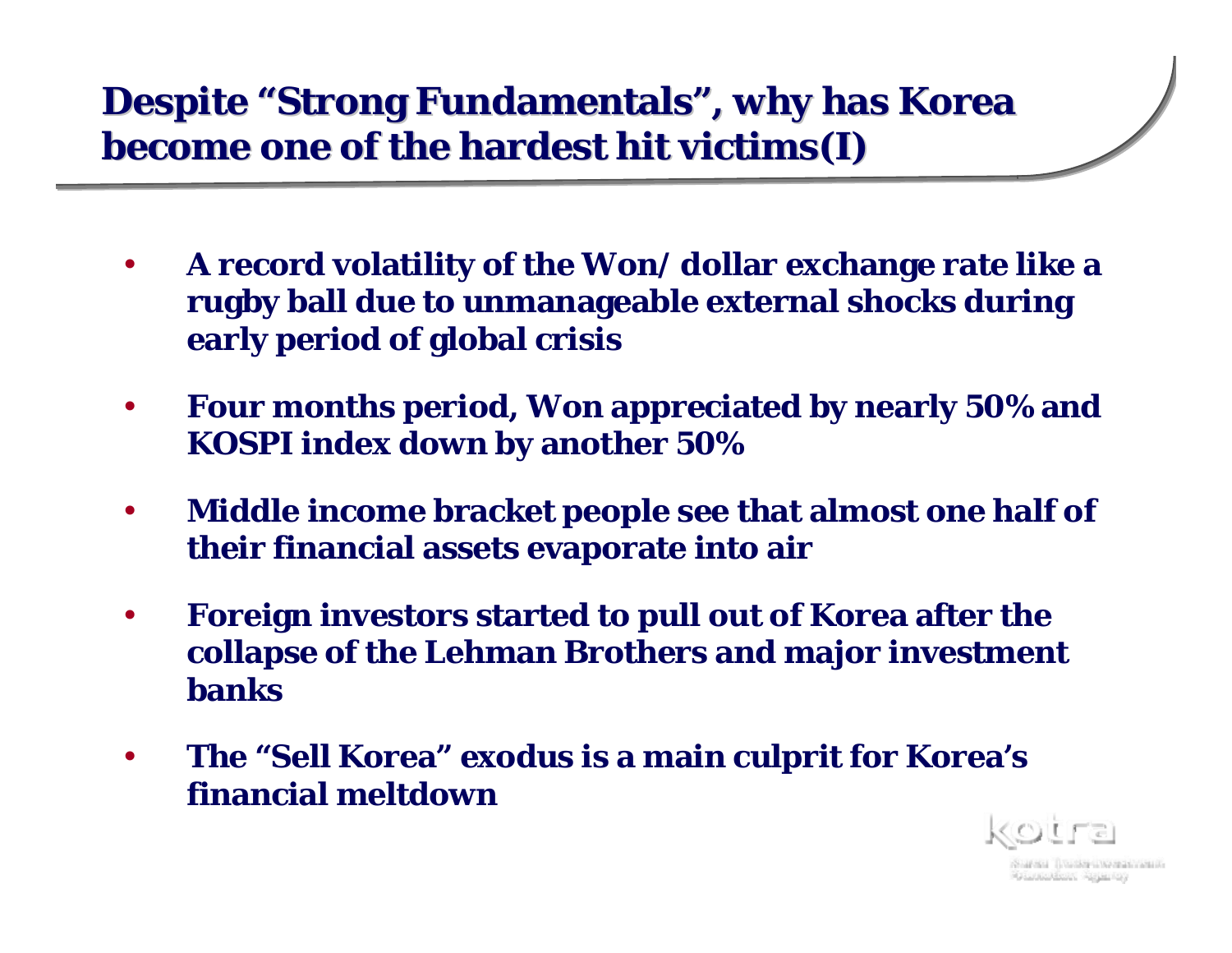#### **Despite "Strong Fundamentals", why has Korea become one of the hardest hit victims(II) become one of the hardest hit victims(II)**

- • **Korea's export development economy(about 40% of GDP) is now seriously damaged as the global recession deepens**
- $\bullet$  **Banks, excessively borrowing from lower interest bearing foreign capital such as dollar and Yen carry trades, face liquidity crisis and hence cause credit crunch to corporate sector, especially for SMEs**
- $\bullet$  **Wide-spread de-leverage, deflationary pressure for real asset, and finally defaults of construction companies and small shipbuilders have been emerging**
- $\bullet$  **At the early stage of the global crisis, Korean government has been resilient about "Strong Fundamentals"**
- • **Now, the government has to workout decisive action implementing against clock**



aten Trunks (Nomin van de Gaunalian Againsy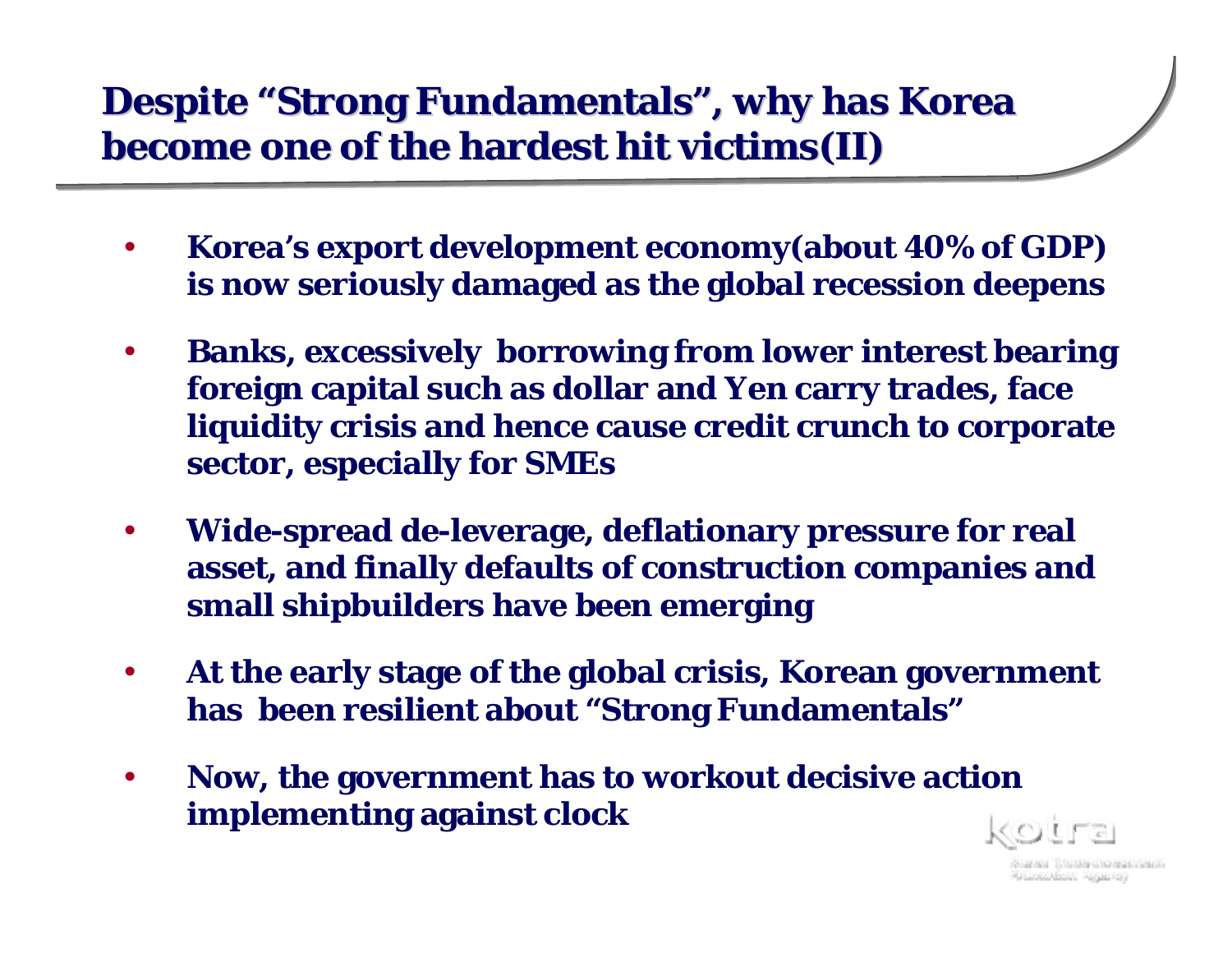#### **Hidden Caveats Emerging as Global Crisis Unfolds**

- • **Once beaten Koreans become twice wary as the global crisis encroaches Korea**
- $\bullet$  **Korea's capital market has been most open among Asian economies so that foreign capital including hedge funds can easily in and out Korean market**
- $\bullet$  **Korean banks proved to be again negligent about precautionary risk managements**
	- ¾ **Excessive borrowing from overseas to utilize foreign funds with lower interests than those in Korea**
	- $\blacktriangleright$ **Dollar-carry and Yen-carry trade etc.**
	- ¾**Easy credit-card policy to general consumers**
	- ¾ **Easy mortgage loans to cause housing bubbles in larger cities**

and Illustra Lineague and Le **Gaadkalassa magachay**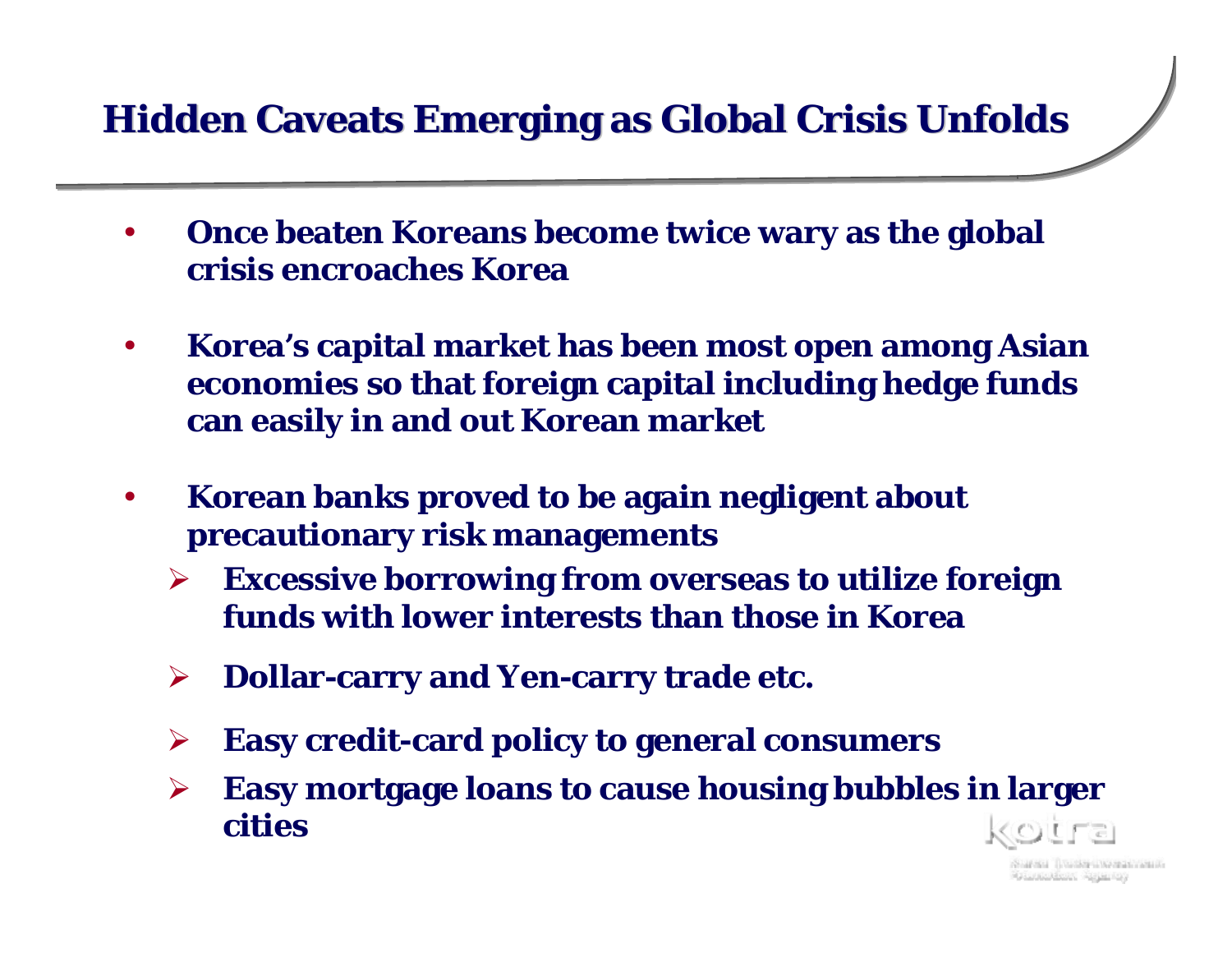## **The Way Ahead (I)**



*Securitization : A Necessary Evil?*

- $\bullet$  **A technique to create securities by reshuffling cash flows produced by a diversified pool of assets**
- $\bullet$ **Structured vehicles prove to be too complex to understand**
- $\bullet$  **Negative Side**
	- ¾**Promote reckless speculation ("irrational exuberance")**
	- ¾ **Increase market risk**
	- $\blacktriangleright$ **Primary culprit of the current global financial crisis**
- $\bullet$  **Positive Side**
	- ¾**Increase liquidity**
	- ¾ **Provide an alternative form of financing**
	- ¾**Help manage credit exposure more efficiently**

☞ *Investment banks need to focus on Investment banks need to focus on "good part good part" of the coin of the coin*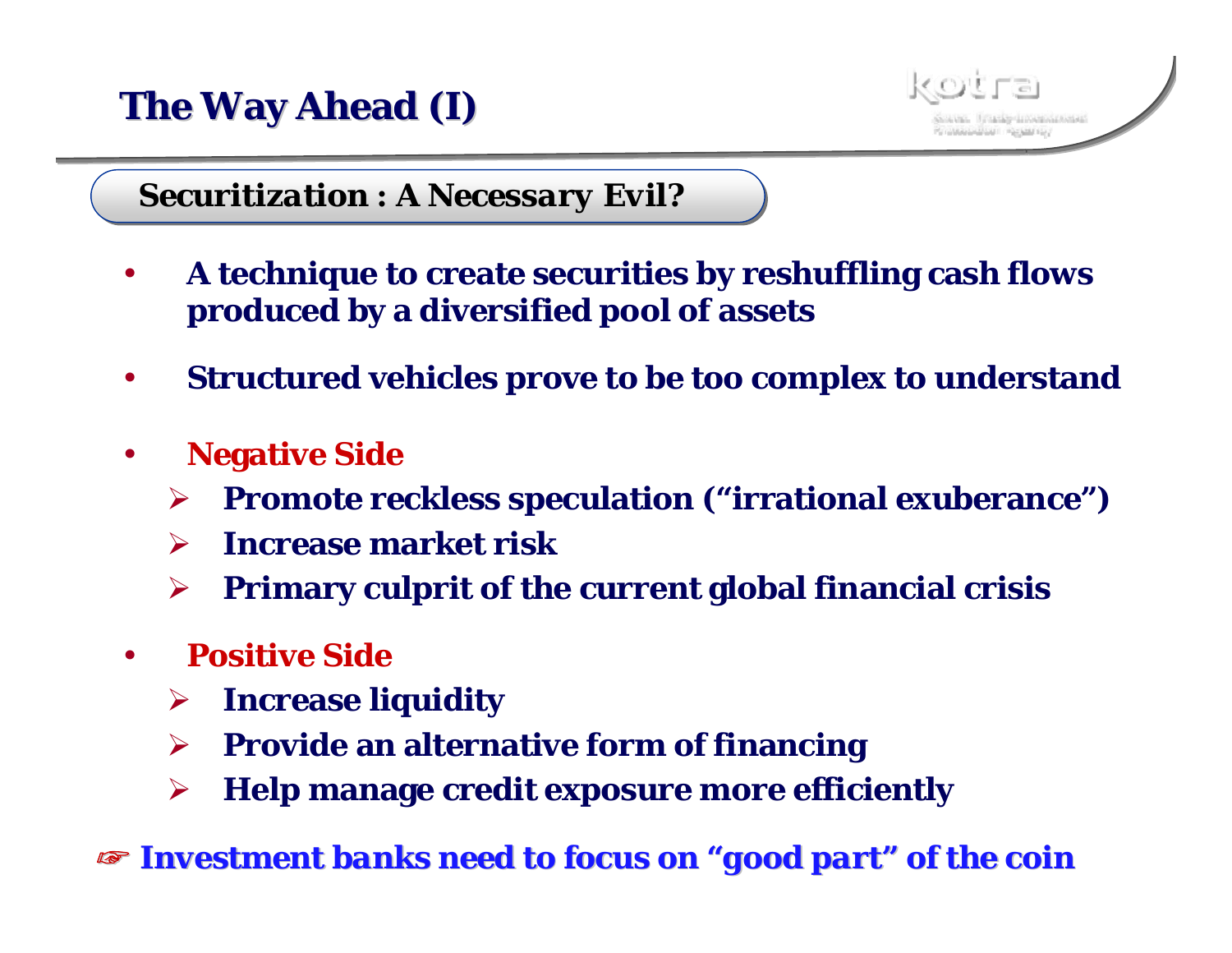**The Way Ahead (II)** 

*Financial Supervision (FS)* 

- • **What FS is all about boils down to the art of balancing between market statics and dynamics**
	- ¾¾ $\triangleright$  Statics : Stability, no insolvency, no bank-run
	- ¾¾**Dynamics : Efficiency, innovation, Dynamics : Efficiency, innovation, Dynamics : Efficiency, innovation,**

**competition competition competition**

 $\bullet$  **How to set up an effective and transparent global supervision system with early warning and prompt corrective action sub-systems is key to the post-crisis financial management**



Subside Tourist Commitment Hammadan Againsy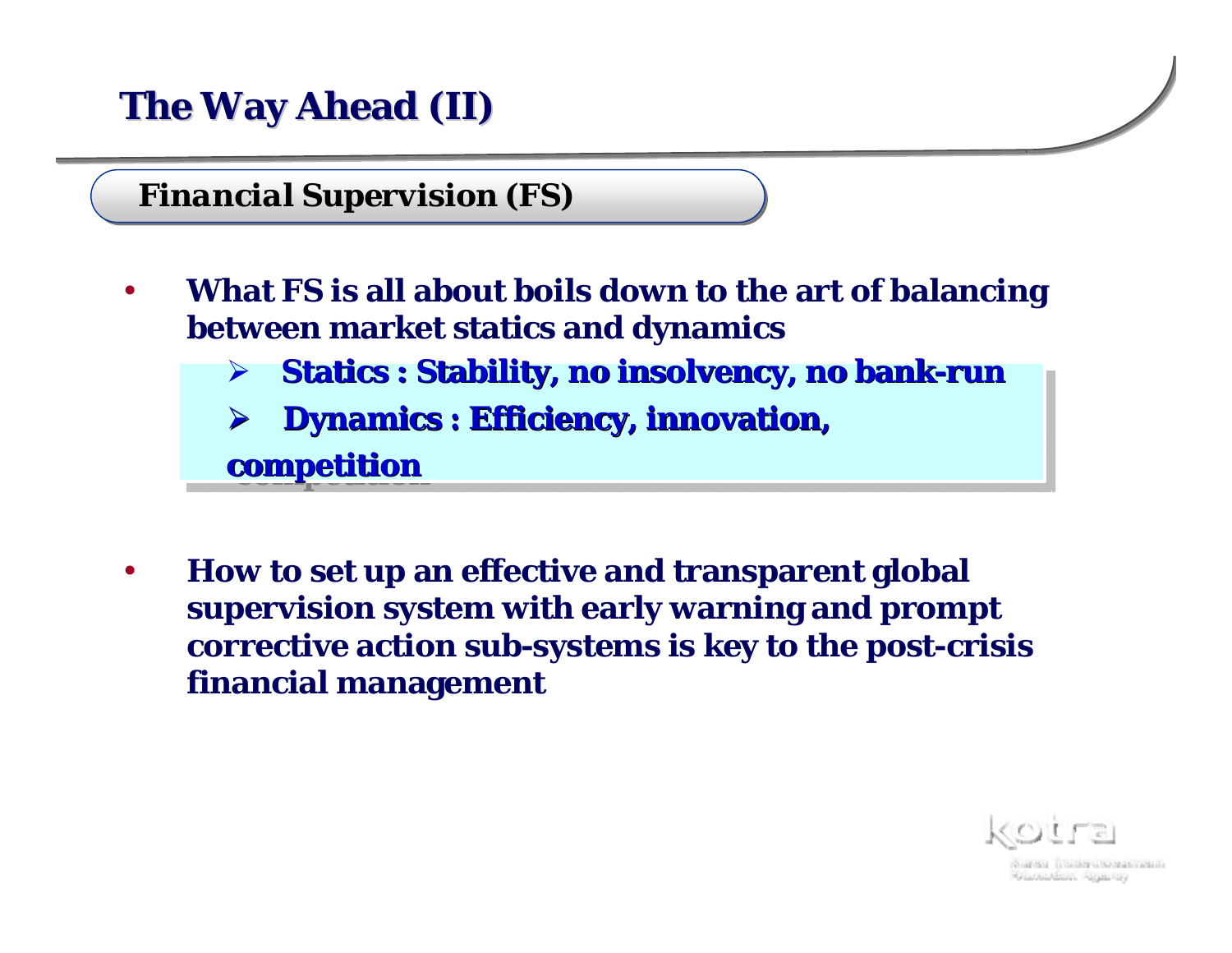#### **New Opportunities for Korea**

*Revamping Again Korea's Financial System* 

- • **BIS ratio needs to be raised by recapitalizing through public funds so that banks can resume lending activities**
- $\bullet$  **Korea needs to undergo a merger process to create "bigger universal banks"**
- • **Korea needs to follow new regulatory regime on which international communities agree to establish more effective surveillance and supervision**
- $\bullet$  **Korea should continue to emulate globally best practice and proven investment banks**



Santa Tituling Libraris Viennia **Gaussian Republic**